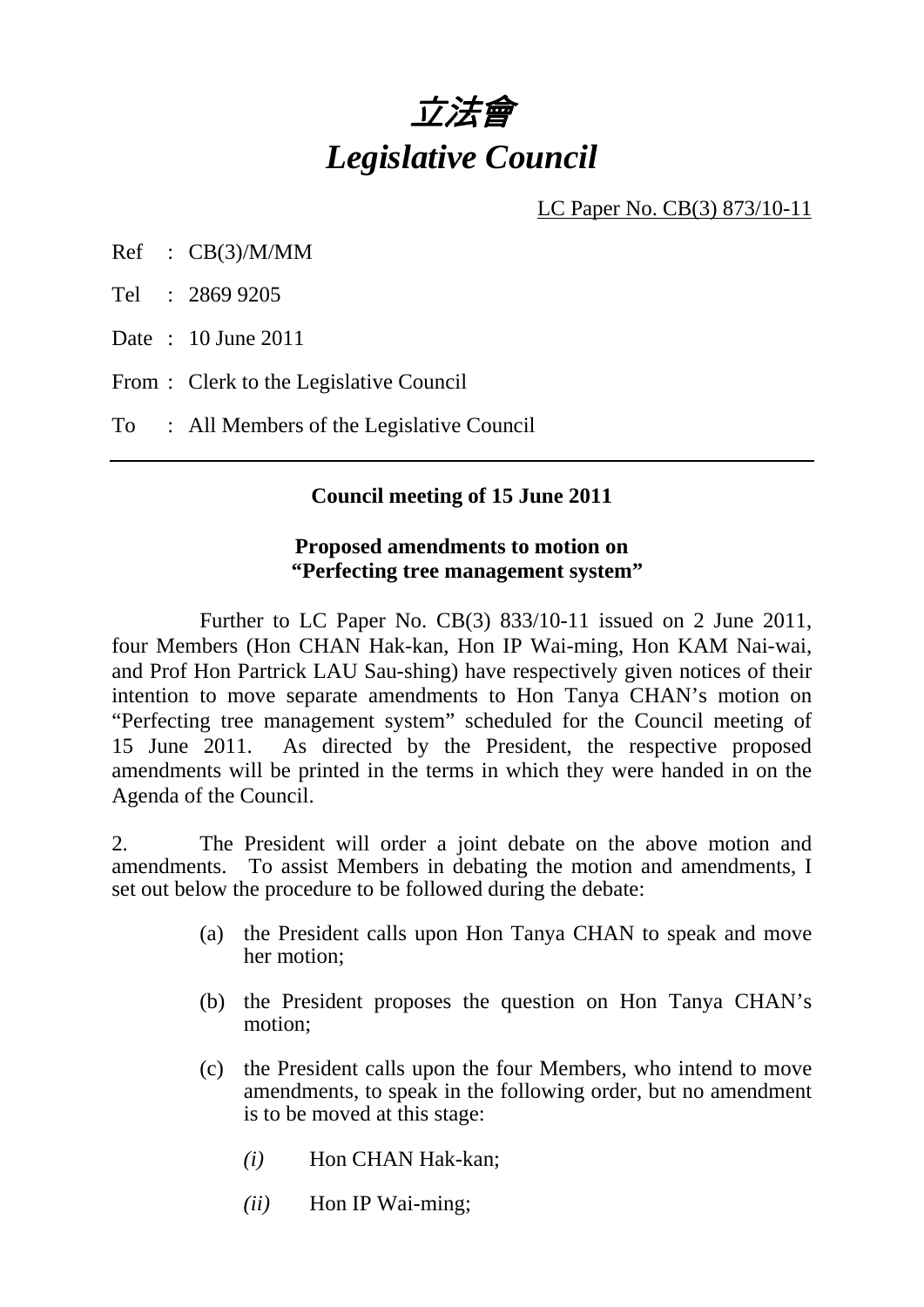- *(iii)* Hon KAM Nai-wai; and
- *(iv)* Prof Hon Patrick LAU;
- (d) the President calls upon the designated public officer(s) to speak;
- (e) the President invites other Members to speak;
- (f) the President gives leave to Hon Tanya CHAN to speak for the second time on the amendments;
- (g) the President calls upon the designated public officer(s) again to speak;
- (h) in accordance with Rule 34(5) of the Rules of Procedure, the President has decided that he will call upon the four Members to move their respective amendments in the order set out in paragraph (c) above. The President invites Hon CHAN Hak-kan to move his amendment to the motion, and forthwith proposes and puts to vote the question on Hon CHAN Hak-kan's amendment;
- (i) after Hon CHAN Hak-kan's amendment has been voted upon, the President deals with the other three amendments; and
- (j) after all amendments have been dealt with, the President calls upon Hon Tanya CHAN to reply. Thereafter, the President puts to vote the question on Hon Tanya CHAN's motion, or her motion as amended, as the case may be.

3. For Members' ease of reference, the terms of the original motion and of the motion, if amended, are set out in the **Appendix**.

> ( Mrs Justina LAM ) for Clerk to the Legislative Council

Encl.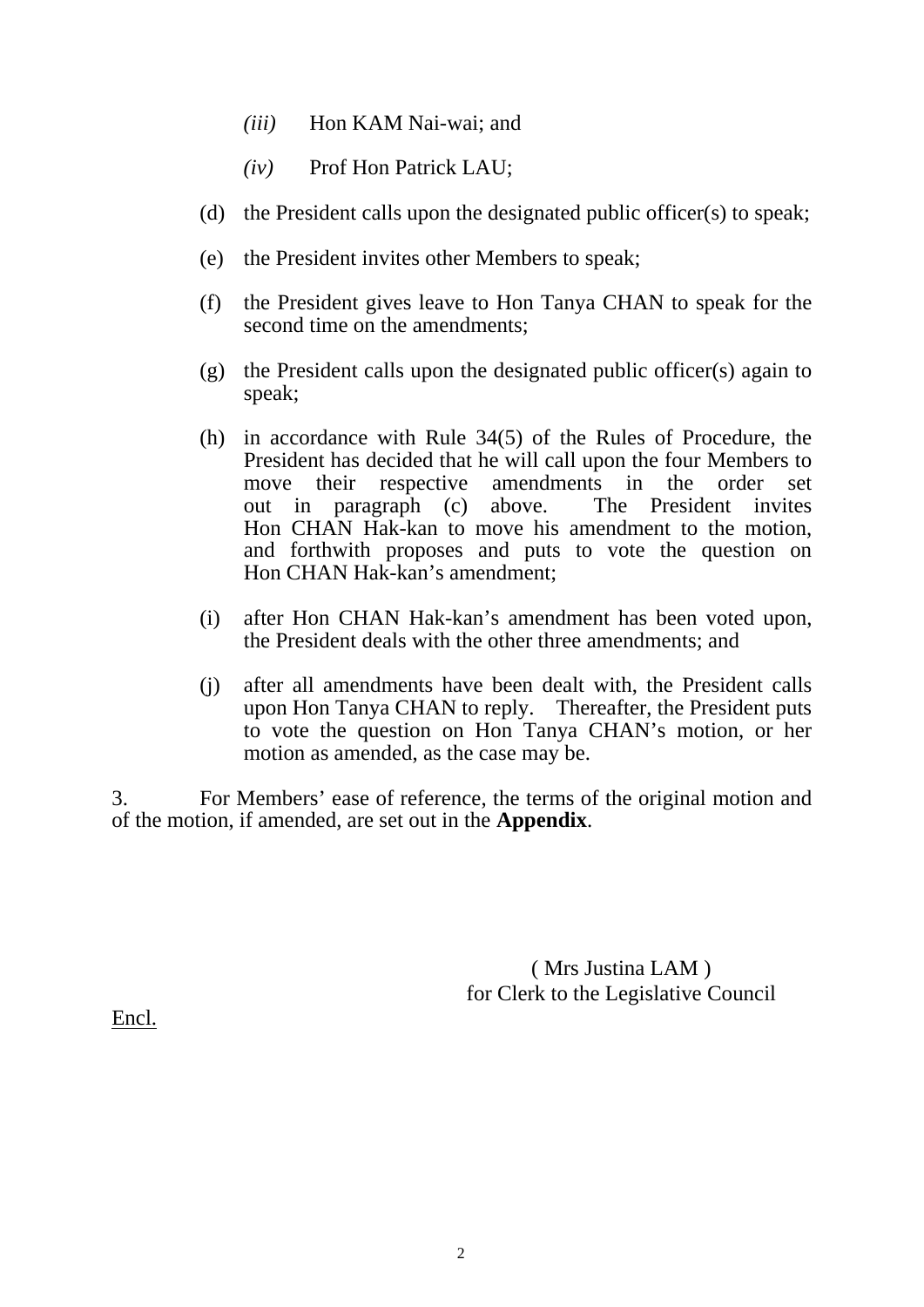# (Translation)

### **Motion debate on "Perfecting tree management system" to be held at the Council meeting of 15 June 2011**

### **1. Hon Tanya CHAN's original motion**

That planting trees may achieve the effects of improving air quality, alleviating the greenhouse effect and lowering the temperature in urban areas, and improve the urban environment; greening may also improve community landscape as well as people's living environment, thereby upgrading quality of life; a comprehensive system of tree preservation and management is an indispensible segment of the greening process; while proper tree management may strike a balance between conserving trees and protecting people's lives and properties, it can also reduce the chances of the Administration having to handle tree risk management and hazardous trees in the future and reduce expenditures; in this connection, in order to further perfect Hong Kong's tree preservation and management system, this Council urges the Government to:

- (a) set up an independent and dedicated department to co-ordinate the work of green planning, tree preservation and tree risk management, which is at present scattered among various government departments;
- (b) set up an advisory framework comprising tree and greening experts as well as community members for advising the relevant policy bureaux and government departments on policies and specific measures relating to green planning as well as tree preservation and management;
- (c) increase resources for green planning, tree preservation and tree risk management;
- (d) study enacting specific legislation on tree management, establish a comprehensive legal framework, and formulate various policies and measures on tree preservation and management, so as to ensure that trees can receive comprehensive and appropriate protection;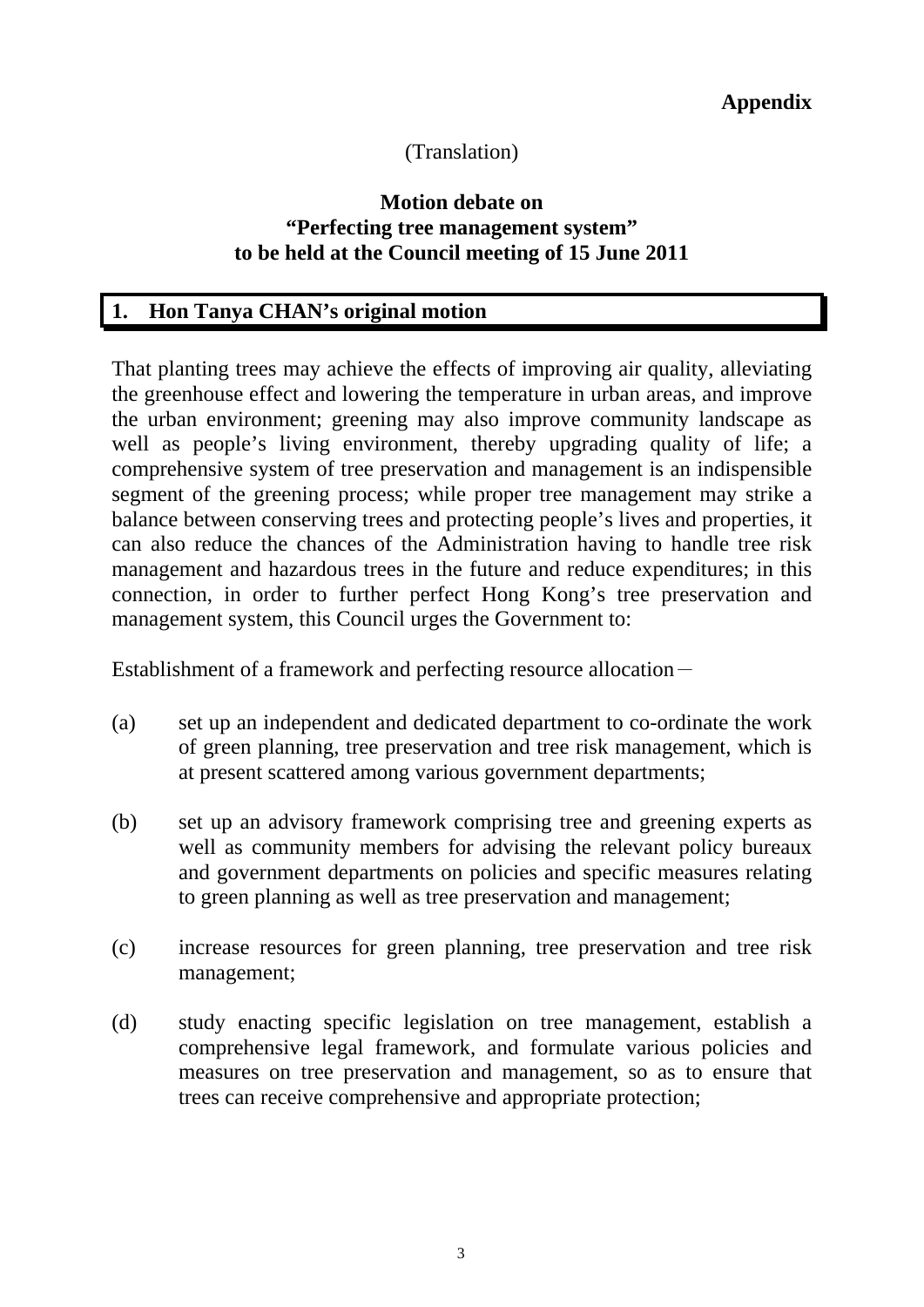Perfection of green planning-

- (e) add green elements to various large-scale public and private works projects as well as new development areas, and formulate a tree preservation and management mechanism;
- (f) formulate a comprehensive green planning system, and comprehensively examine the greening arrangements in Hong Kong;

Perfection of the training and regulation of talents $-$ 

- (g) formulate a licensing and regulatory system for tree management personnel and tree management contractors;
- (h) strengthen the training of tree preservation and management personnel, and encourage various organizations to offer courses on tree preservation and management as well as green planning;

Strengthening of community work $-$ 

- (i) conduct tree surveys in the various communities, so as to identify trees of conservation value, and include such trees in a specific register, and conserve them through specific legislation on tree management; and
- (j) strengthen public education on tree preservation and management, and organize the participation of interested people and groups in tree preservation and management work in the districts.

## **2. Motion as amended by Hon CHAN Hak-kan**

That *with the presence of high-rise buildings everywhere, air pollution and the heat island effect are very serious in Hong Kong, and* planting trees may achieve the effects of improving air quality, alleviating the greenhouse effect and lowering the temperature in urban areas, and improve the urban environment; greening may also improve community landscape as well as people's living environment, thereby upgrading quality of life; a comprehensive system of tree preservation and management is an indispensible segment of the greening process; while proper tree management may strike a balance between conserving trees and protecting people's lives and properties, it can also reduce the chances of the Administration having to handle tree risk management and hazardous trees in the future and reduce expenditures; in this connection, in order to further perfect Hong Kong's tree preservation and management system, this Council urges the Government to: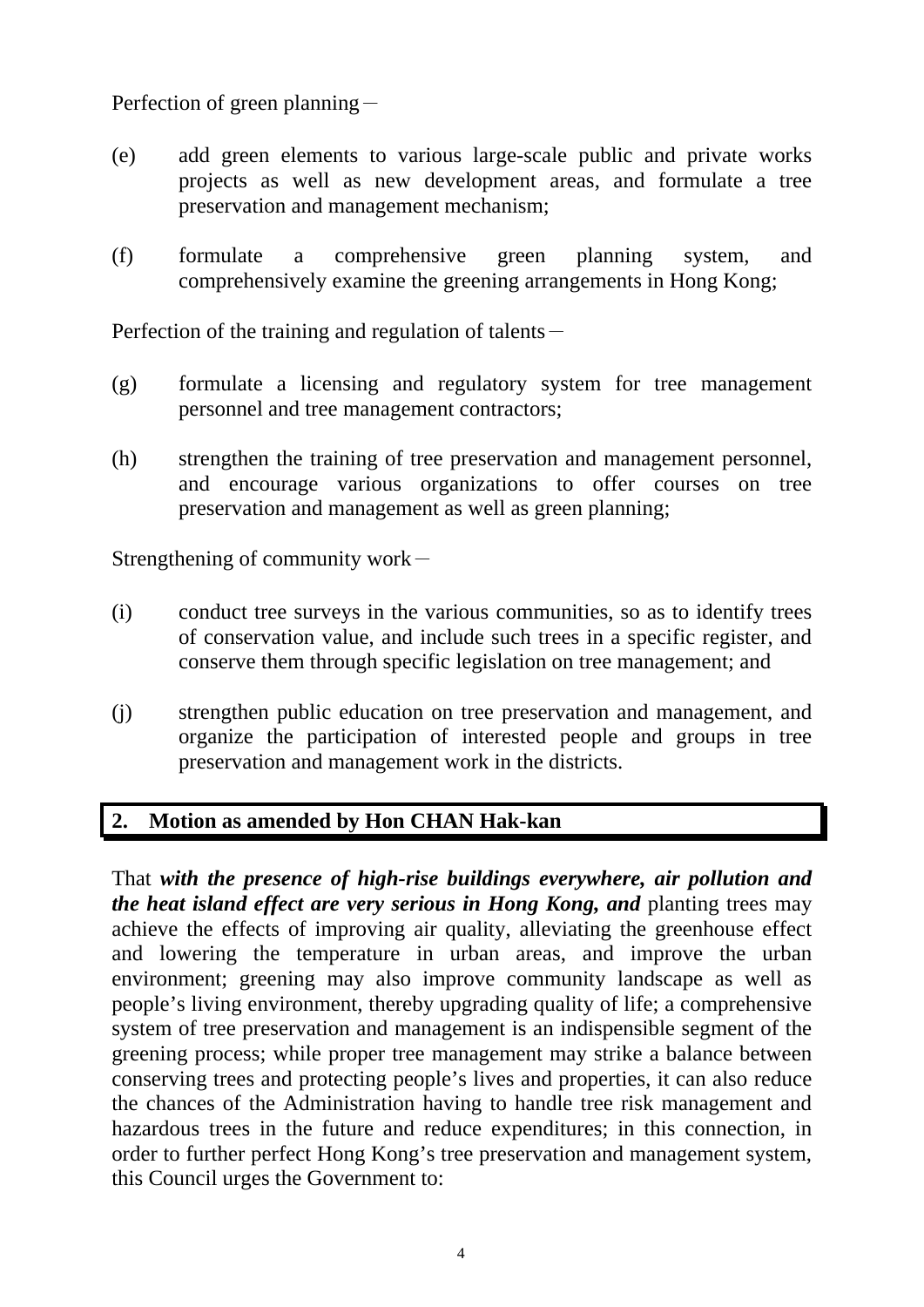Establishment of a framework and perfecting resource allocation-

- (a) set up an independent and dedicated department to co-ordinate the work of green planning, tree preservation and tree risk management, which is at present scattered among various government departments;
- (b) set up an advisory framework comprising tree and greening experts as well as community members for advising the relevant policy bureaux and government departments on policies and specific measures relating to green planning as well as tree preservation and management;
- (c) increase resources for green planning, tree preservation and tree risk management;
- (d) study enacting specific legislation on tree management, establish a comprehensive legal framework, and formulate various policies and measures on tree preservation and management, so as to ensure that trees can receive comprehensive and appropriate protection;

Perfection of green planning $-$ 

- (e) add green elements to various large-scale public and private works projects as well as new development areas, and formulate a tree preservation and management mechanism;
- (f) formulate a comprehensive green planning system, and comprehensively examine the greening arrangements in Hong Kong;

Perfection of the training and regulation of talents $-$ 

- (g) formulate a licensing and regulatory system for tree management personnel and tree management contractors*, and establish a demerit point system and a penalty mechanism for the Government's outsourcing contractors for tree management work, so as to strengthen the monitoring of outsourcing contractors' quality*;
- (h) strengthen the training of tree preservation and management personnel, and encourage various organizations to offer courses on tree preservation and management as well as green planning;

Strengthening of community work $-$ 

(i) *establish a comprehensive database of trees in the communities for recording the basic information of trees, their health conditions and locations, etc., to facilitate the Government to carry out tree management and the public to access the relevant information, and*  conduct tree surveys in the various communities, so as to identify trees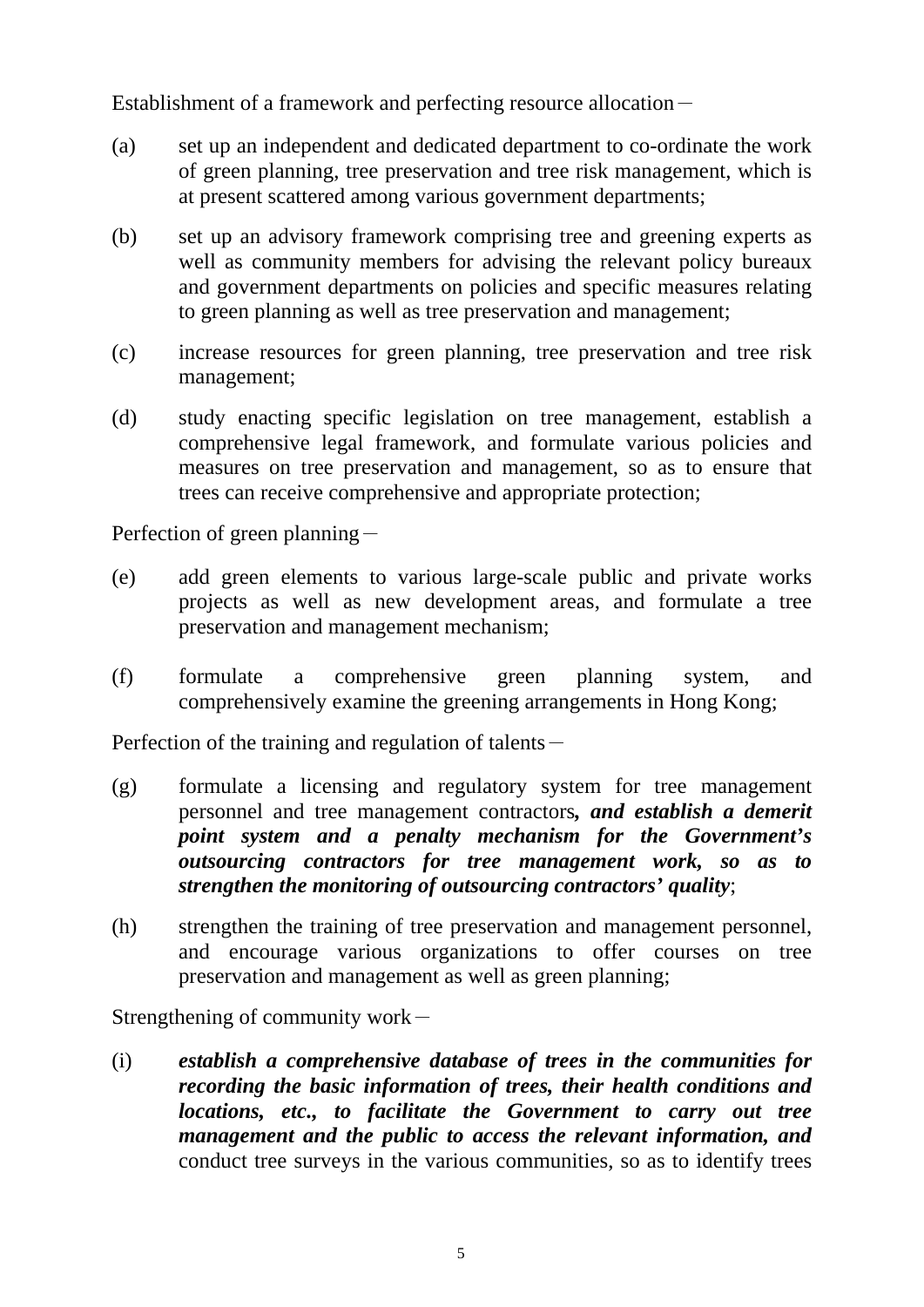of conservation value, and include such trees in a specific register, and conserve them through specific legislation on tree management; and

- (j) strengthen public education on tree preservation and management, *set up a complaints hotline operated by a dedicated department, make use of various channels such as smart phone or the Internet, etc., to facilitate the reporting of problematic trees by the public,* and organize the participation of interested people and groups in tree preservation and management work in the districts*; and*
- *(k) allocate funds for encouraging the community to organize research projects and activities in relation to greening management and tree preservation, so as to enhance public awareness towards tree conservation*.
- Note: Hon CHAN Hak-kan's amendment is marked in *bold and italic type* or with deletion line.

## **3. Motion as amended by Hon IP Wai-ming**

That *the society is highly concerned about tree conservation in recent years, and* planting trees may achieve the effects of improving air quality, alleviating the greenhouse effect and lowering the temperature in urban areas, and improve the urban environment; greening may also improve community landscape as well as people's living environment, thereby upgrading quality of life; a comprehensive system of tree preservation and management is an indispensible segment of the greening process; while proper tree management may strike a balance between conserving trees and protecting people's lives and properties, it can also reduce the chances of the Administration having to handle tree risk management and hazardous trees in the future and reduce expenditures; in this connection, in order to further perfect Hong Kong's tree preservation and management system, this Council urges the Government to:

- *(a) as the urban Greening Master Plans have been in implementation for quite some time, consolidate the relevant experience in a timely manner, take on board the community opinions, and promote public engagement, so as to further develop and upgrade the effectiveness of the urban Greening Master Plans on the basis of collective wisdom and concerted efforts, thus enabling more effective tree management;*
- *(b) drawing on the experience of implementing the urban Greening Master Plans, incorporate the features and characteristics of New Territories districts and seriously heed and take on board the views of*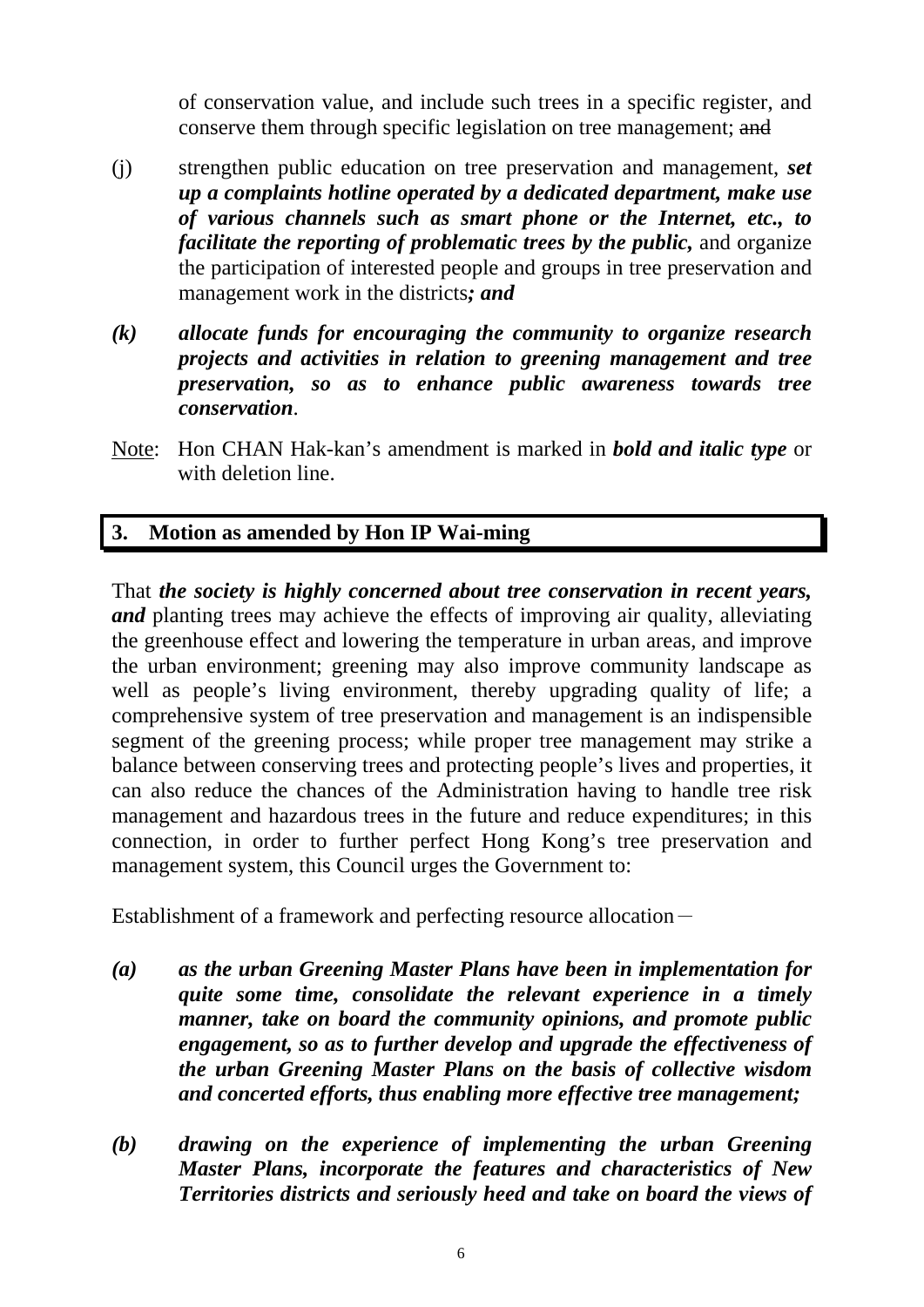*District Councils and the community, so as to formulate a clear timetable on drawing up the Greening Master Plans for the New Territories and an implementation schedule as part of perfecting tree management;* 

- $(a)(c)$  set up an independent and dedicated department *and appoint civil servants on permanent establishment* to co-ordinate the work of green planning, tree preservation and tree risk management, which is at present scattered among various government departments*, so as to dovetail with future development of the society*;
- (b)*(d)* set up an advisory framework comprising tree and greening experts as well as community members for advising the relevant policy bureaux and government departments on policies and specific measures relating to green planning as well as tree preservation and management;
- $\langle \Theta | \Theta \rangle$  increase resources for green planning, tree preservation and tree risk management*, including resource allocation for setting up specialist academies to train professionals*;
- (d)*(f)* study enacting specific legislation *and formulating guidelines* on *landscaping and* tree management, establish a comprehensive legal framework, and formulate various policies and measures on tree preservation and management, so as to ensure that *landscaping and*  trees can receive comprehensive and appropriate protection;

Perfection of green planning-

- $\left(\frac{e}{g}\right)$  add green elements to various large-scale public and private works projects as well as new development areas, *including green rooftops and vertical greening,* and formulate a tree preservation and management mechanism;
- (f)*(h)* formulate a comprehensive green planning system, and comprehensively examine the greening arrangements in Hong Kong;

Perfection of the training and regulation of talents $-$ 

- $(g)(i)$  formulate a licensing and regulatory system for tree management personnel and tree management contractors;
- $(h)(i)$  strengthen the training of tree preservation and management personnel, and encourage various organizations *in the community* to offer courses *of further studies* on tree preservation and management as well as green planning *to meet market needs*;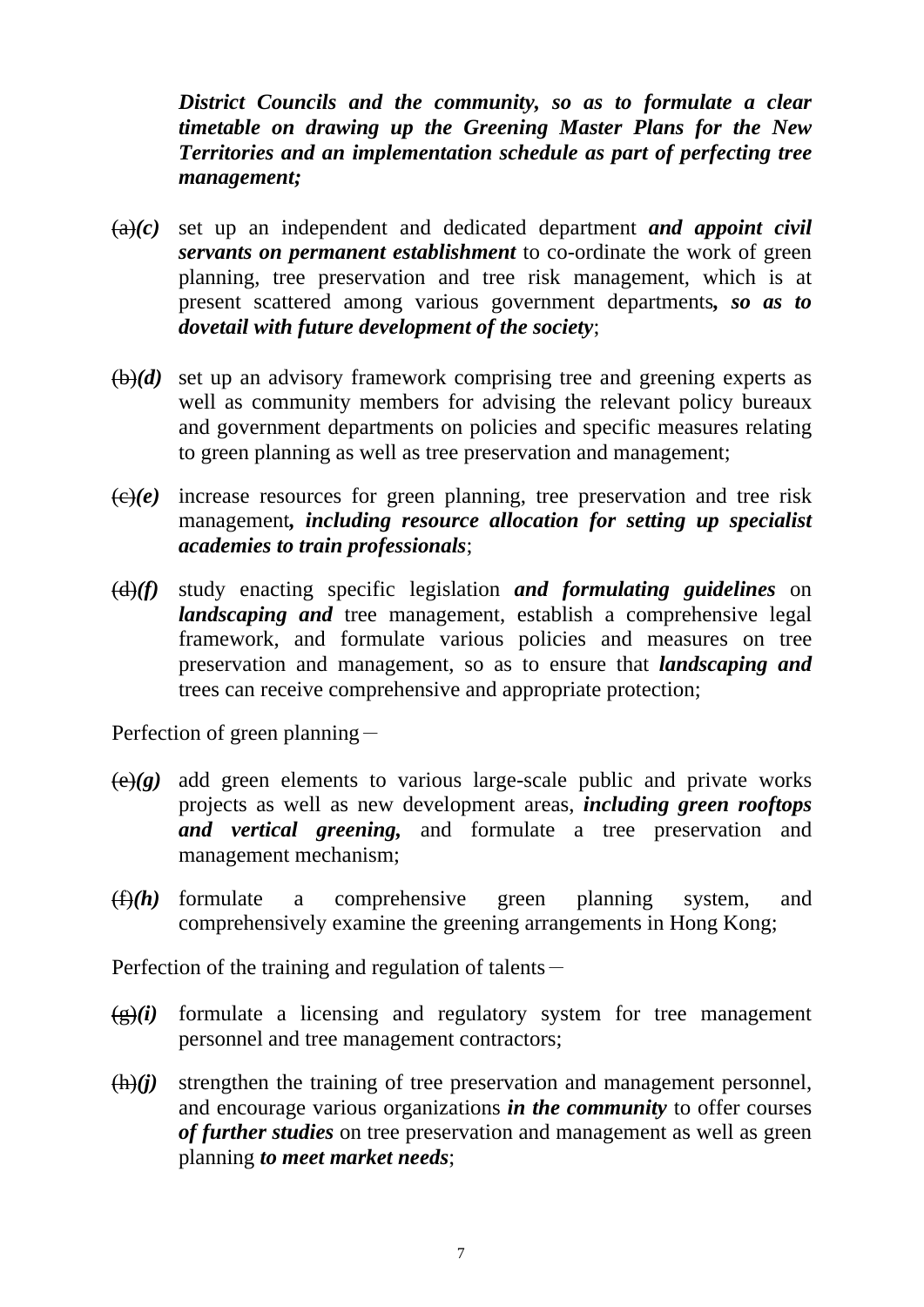Strengthening of community work $-$ 

- *(k) adopt proactive and effective measures for strengthening the conservation of local plants of economic value, such as Buddhist pines and incense trees, etc., so as to eradicate these plants from being stolen and felled by people, and educate the public about caring of trees with local characteristics as well as relevant conservation knowledge, so as to protect Hong Kong's green environment;*
- $(i)(l)$  conduct tree surveys in the various communities, so as to identify trees of conservation value, and include such trees in a specific register, and conserve them through specific legislation on tree management; and
- $\overline{(i)}(m)$  strengthen public education on tree preservation and management, and organize the participation of interested people and groups in tree preservation and management work in the districts.
- Note: Hon IP Wai-ming's amendment is marked in *bold and italic type* or with deletion line.

### **4. Motion as amended by Hon KAM Nai-wai**

That*, given that* planting trees may achieve the effects of improving air quality, alleviating the greenhouse effect and lowering the temperature in urban areas, and improve the urban environment; greening may also improve community landscape as well as people's living environment, thereby upgrading quality of life; a comprehensive system of tree preservation and management is an indispensible segment of the greening process; while proper tree management may strike a balance between conserving trees and protecting people's lives and properties, it can also reduce the chances of the Administration having to handle tree risk management and hazardous trees in the future and reduce expenditures; in this connection, in order to further perfect Hong Kong's tree preservation and management system, this Council urges the Government to:

- (a) set up an independent and dedicated department to co-ordinate the work of green planning, tree preservation and tree risk management, which is at present scattered among various government departments;
- (b) set up an advisory framework comprising tree and greening experts as well as community members for advising the relevant policy bureaux and government departments on policies and specific measures relating to green planning as well as tree preservation and management;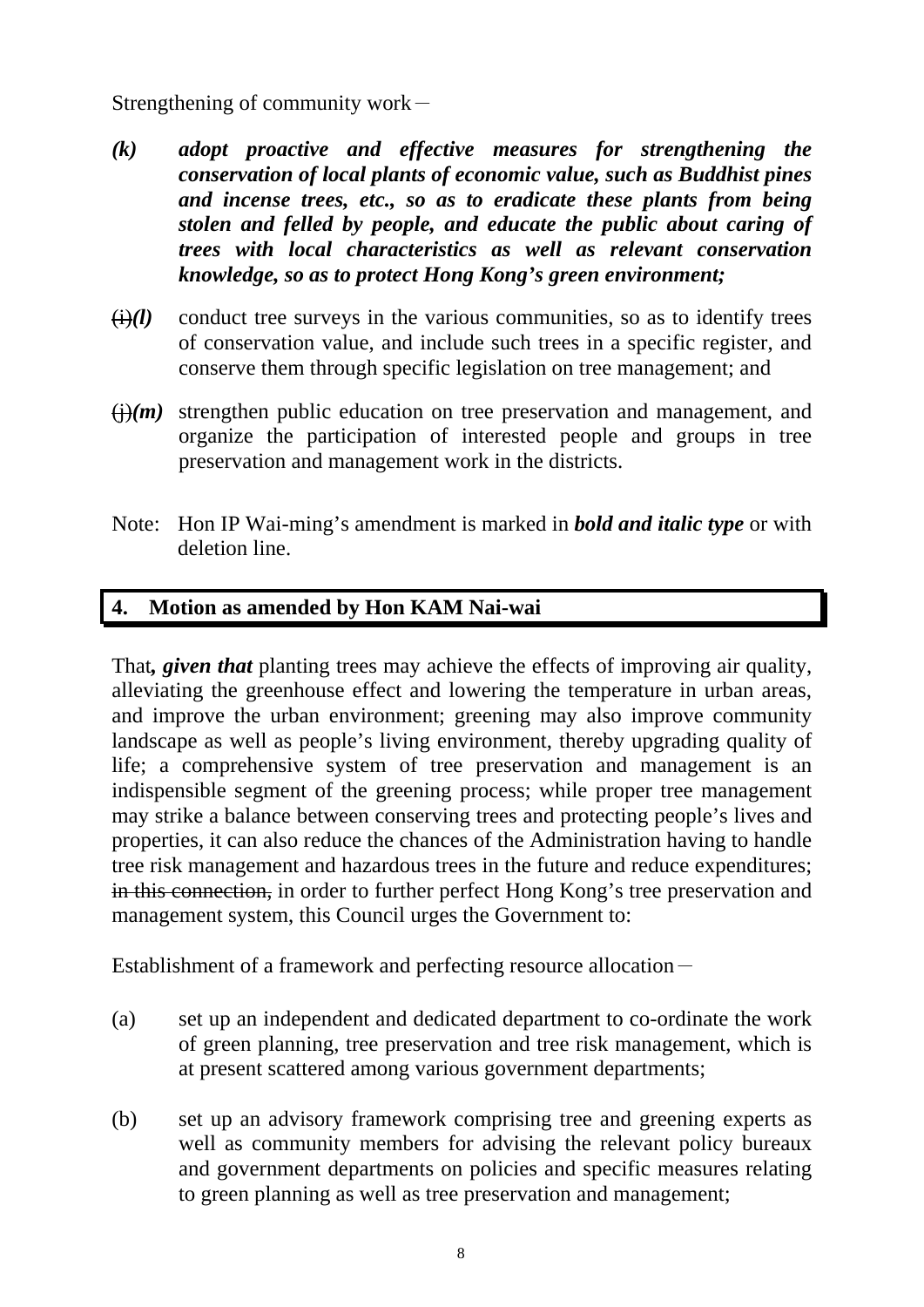- (c) *study establishing a trees and greening conservation fund to offer funding on a 'dedicated-funds-for-dedicated-uses' basis for application by various types of organizations or institutions, including civil society institutions, so as to conserve trees and valuable trees which are beneficial to the community and which are grown on non-government land (for example, the land under the Hong Kong Housing Authority, the Hong Kong Housing Society and public organizations, as well as private land of public welfare purposes) and not managed by the Government; this fund may also be used to*  increase resources for green planning, tree preservation and*,* tree risk management*, public education and the promotion of green tourism*;
- (d) study enacting specific legislation on tree management, establish a comprehensive legal framework, and formulate various policies and measures on tree preservation and management, *including the setting of penalties for prohibiting any persons from felling, transplanting, trimming or damaging trees without authorization,* so as to ensure that trees can receive comprehensive and appropriate protection;

Perfection of green planning-

- (e) add green elements to various large-scale public and private works projects as well as new development areas, and formulate a tree preservation and management mechanism;
- (f) formulate a comprehensive green planning system, and comprehensively examine the greening arrangements in Hong Kong; *review and increase the green belts as provided in the statutory town plans of Hong Kong (especially the urban areas);*

Perfection of the training and regulation of talents $-$ 

- (g) formulate a licensing and regulatory system for tree management personnel and tree management contractors;
- (h) strengthen the training of tree preservation and management personnel, and encourage various organizations to offer courses on tree preservation and management as well as green planning;

Strengthening of community work $-$ 

(i) conduct tree surveys in the various communities, so as to identify trees of conservation value, and include such trees in a specific register, and conserve them through specific legislation on tree management; and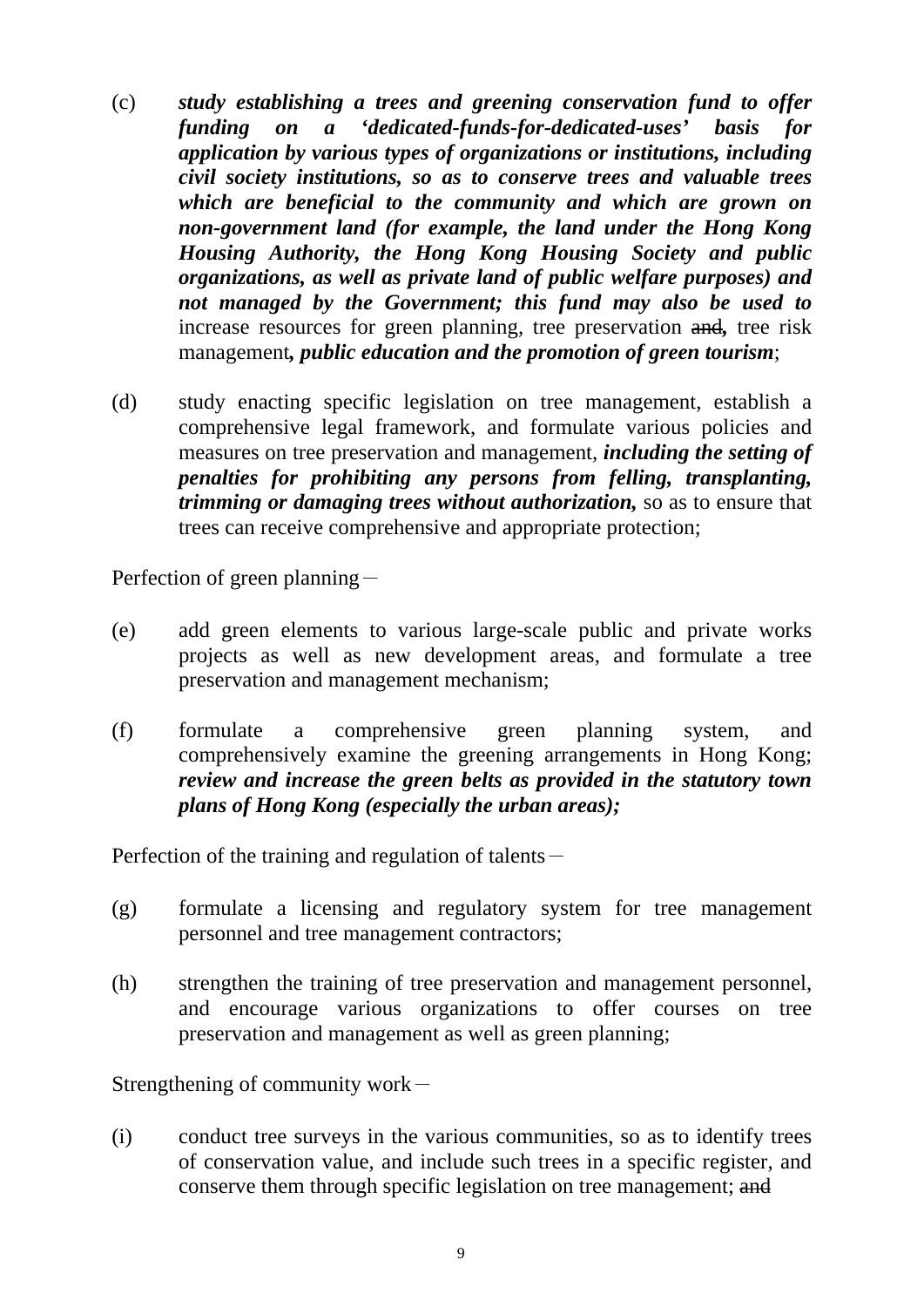- (j) strengthen public education on tree preservation and management, and organize the participation of interested people and groups in tree preservation and management work in the districts*;*
- *(k) study establishing a tree protection and observation team in various districts; and*
- *(l) implement a tree adoption scheme to put community-wide tree observation into action; at the same time, invite relevant professionals to provide the public with tree protection knowledge and training*.
- Note: Hon KAM Nai-wai's amendment is marked in *bold and italic type* or with deletion line.

## **5. Motion as amended by Prof Hon Patrick LAU Sau-shing**

That*, given that* planting trees may achieve the effects of improving air quality, alleviating the greenhouse effect and lowering the temperature in urban areas, and improve the urban environment; greening may also improve community landscape as well as people's living environment, thereby upgrading quality of life; a comprehensive system of tree preservation and management is an indispensible segment of the greening process; while proper tree management may strike a balance between conserving trees and protecting people's lives and properties, it can also reduce the chances of the Administration having to handle tree risk management and hazardous trees in the future and reduce expenditures; in this connection, in order to further perfect Hong Kong's tree preservation and management system, this Council urges the Government to:

- (a) set up an independent and dedicated department to co-ordinate the work of green planning, tree preservation and tree risk management, which is at present scattered among various government departments;
- (b) set up an advisory framework comprising tree and greening experts as well as community members *with a passion for tree preservation* for advising the relevant policy bureaux and government departments on policies and specific measures relating to green planning as well as tree preservation and management;
- (c) increase resources for green planning, tree preservation and tree risk management;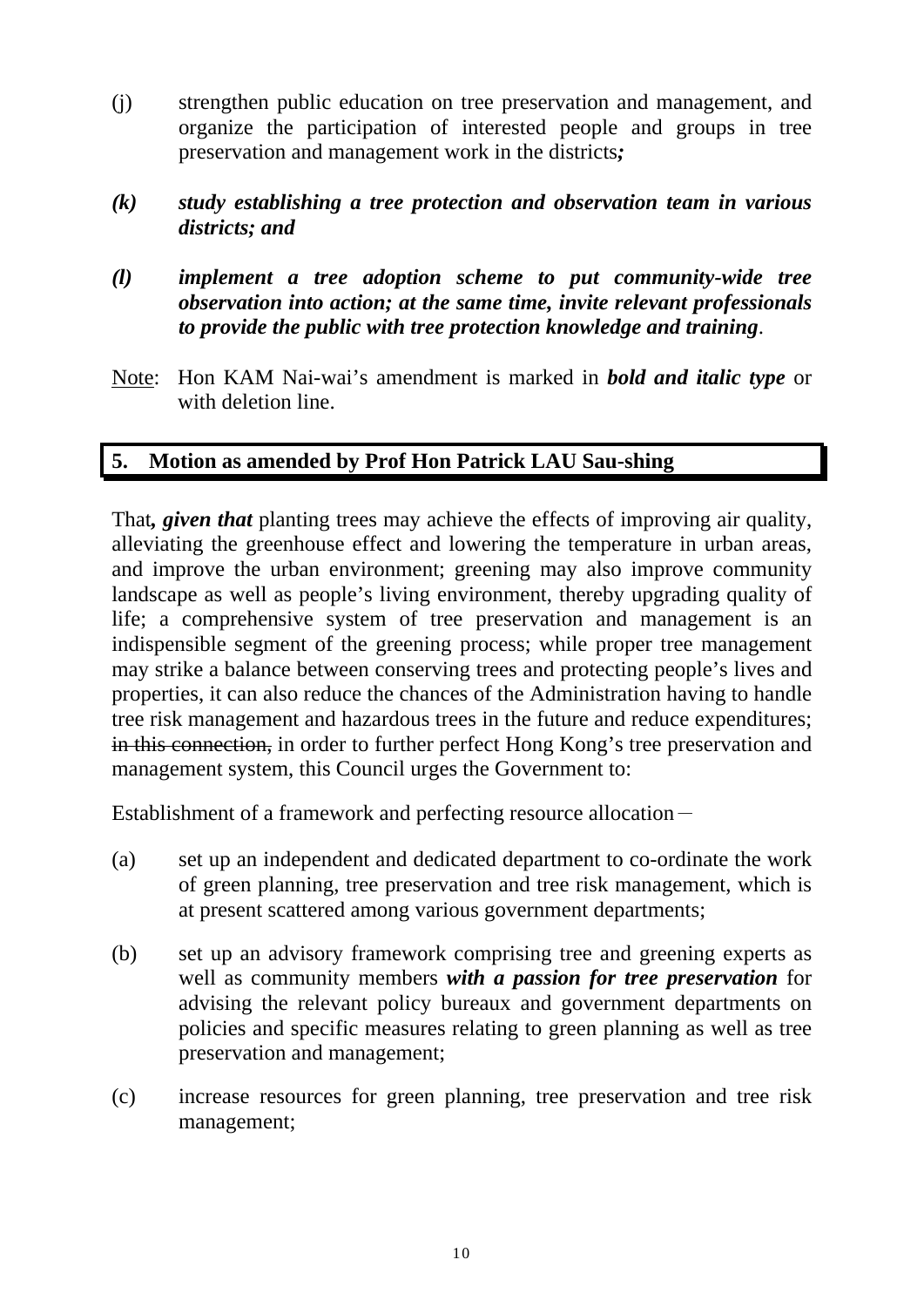(d) study enacting specific legislation on tree management, establish a comprehensive legal framework, and formulate various policies and measures on tree preservation and management, so as to ensure that trees can receive comprehensive and appropriate protection;

Perfection of green planning-

- (e) add green elements to various large-scale public and private works projects as well as new development areas, and formulate a tree preservation and management mechanism*, and undertake extensive greening in the vicinity of residential areas and on urban structures, including wall faces, slopes, pavements and rooftops, etc.*;
- (f) formulate a comprehensive green planning system, and comprehensively examine the greening arrangements in Hong Kong;
- *(g) formulate strategic green planning with special landscape design features for various districts and the planting of theme trees in selected streets and places for showing various shades of colours in different seasons, so as to create beautified streets and scenic spots to attract tourists and stop any haphazard planting from ruining the beauty of trees;*

Perfection of the training and regulation of talents $-$ 

- $\left(\frac{g}{g}\right)$  formulate a licensing and regulatory system for tree management personnel and tree management contractors;
- $(h)(i)$  strengthen the training of tree preservation and management personnel, and encourage various organizations to offer courses on tree preservation and management as well as green planning;

Strengthening of community work $-$ 

- $(i)(j)$  conduct tree surveys in the various communities, so as to identify trees of conservation value, and include such trees in a specific register, and conserve them through specific legislation on tree management; and
- $\overline{(+)}$  (k) strengthen public education on tree preservation and management, and organize the participation of interested people and groups in tree preservation and management work in the districts*; and*